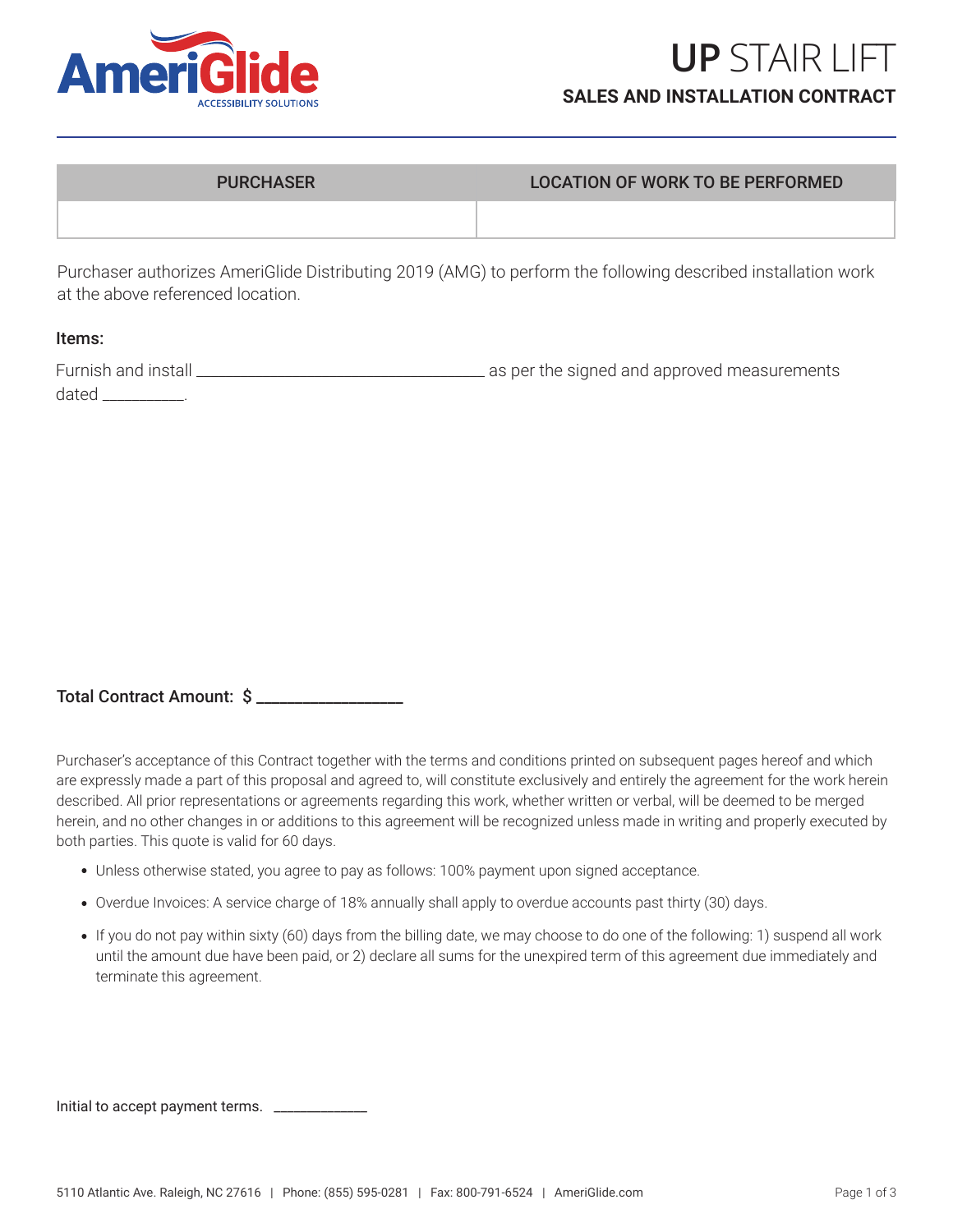# CONTACT TERMS & CONDITIONS

- In consideration of AmeriGlide Accessibility Solutions performing the services herein specified, you expressly agree to indemnify, defend, save harmless, discharge, release and forever acquit AmeriGlide 2019 our officers, agents and employees from and against any and all claims, demands, suits, and proceedings brought against us or our employees of any nature whatsoever, including but not limited to loss, damage, injury or death that are alleged to have arisen from or alleged to be in connection with misuse, maintenance, operation or condition of the equipment covered by this agreement, or the associated areas surrounding such equipment.
- We shall not be liable for any loss, damages or delay caused by acts of government, strikes, lockouts, fire, explosions, theft, floods, riot, civil commotion, war, malicious mischief, acts of God, or any other cause beyond our control, and in no event shall we be liable for consequential damages.
- We retain title to all equipment supplied by us under this contract, and a security interest therein, (which, it is agreed, can be removed without material injury to the real property) until all payments under the terms of this contract, including deferred payments and any extension thereof, shall have been made. In the event of any default by you in the payment, under any other provision of this contract, we may take immediate possession of the manner of its attachment to the real estate or the sale, mortgage, or lease of the real estate. Pursuant to the Uniform Commercial Code, at our request, you agree to join with us in executing any financing or continuation statements, which may be appropriate for us to file in public offices in order to perfect our security interest in such equipment.
- Delivery we will endeavor to deliver and install your stair lift on the date provided, however, in circumstances beyond our reasonable control we will not be held liable for costs incurred if we cannot meet this date. Such causes include, but are not limited to: weather, traffic, illness.
- All applicable sales and use taxes, permit fees and licenses imposed upon us as of the date of this proposal, are included in the contract price. You agree to pay, as an addition to the contract price, the amount of any additional taxes, fees or other charges exacted from you or AmeriGlide 2019 on account thereof, by any law enacted after the date of this proposal.
- In the event a third party is retained to enforce, construe or defend any of the terms and conditions of this agreement or to collect any monies due hereunder, either with or without litigation, the prevailing party shall be entitled to recover all costs and reasonable attorney's fees.
- Warranty is valid for two (2) years on all parts, and five (5) years on the motor gear box from date of shipping.
- . It is AmeriGlide 2019's policy not to turn over a lift to the customer until we have received proper payment(s). Payment from the homeowner is not a condition of payment from the contractor to AmeriGlide Elevators & Lifts.
- Any Change Order to this agreement will be presented in writing with the added or deleted charges including a \$50.00 administrative service charge. This amount must be paid in full before the changes are implemented.
- You will only own the stair lift when you have paid us all the amounts you owe us under the order. •